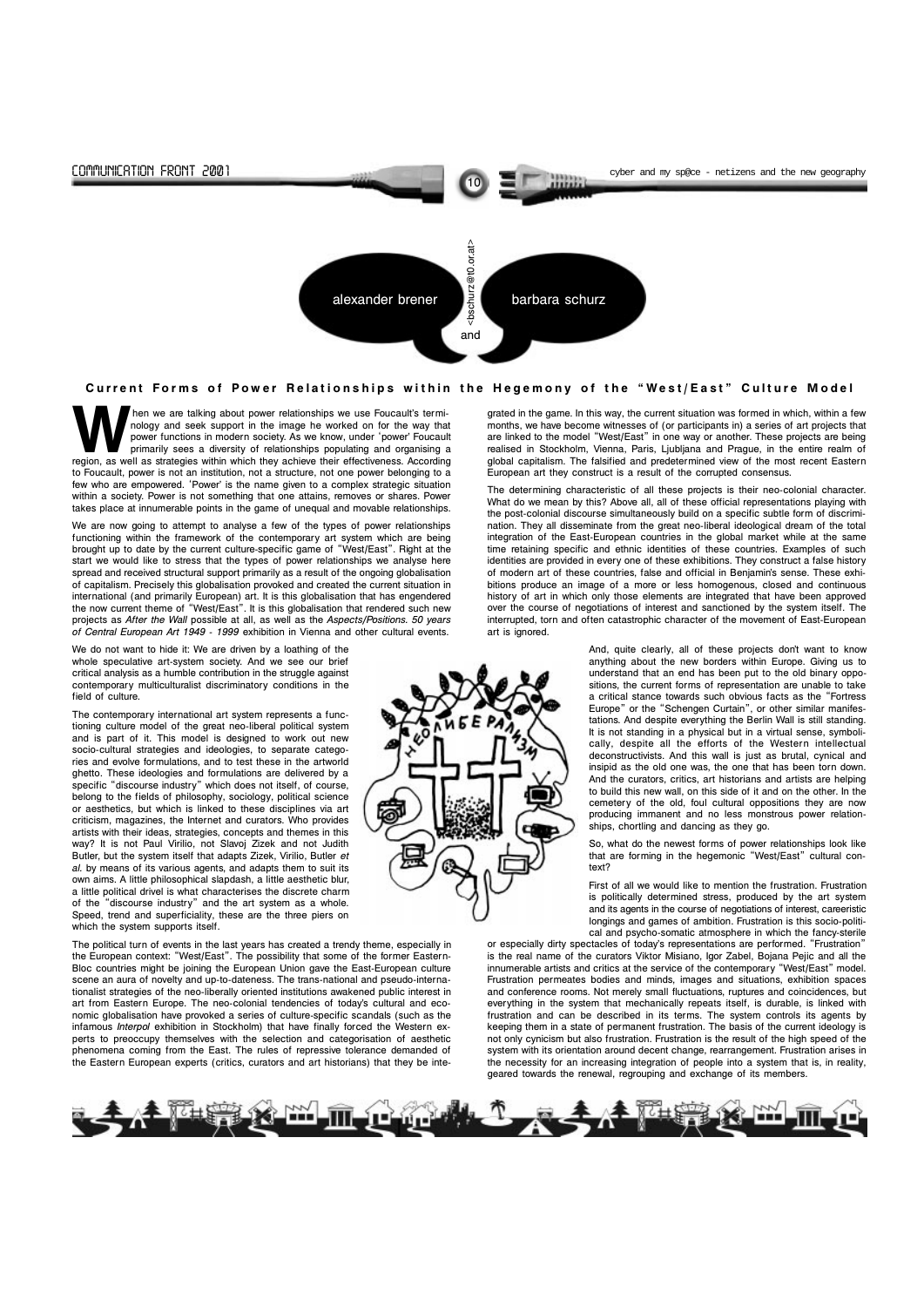11

cyber and my sp@ce - netizens and the new geography  $\sim$  (cyber and my sp@ce - netizens and the new geography

We have just mentioned integration. The hegemonic and Eurocentric system forces everyone integrated into it to show permanent loyalty. The standard forms of criticism within the system have an exclusively limiting character: They are either produced in a multiculturalist or an objectivising aesthetic form. Criticism is only permitted in the jargon of the standard discourse of the art ghetto, in conventional aesthetic forms. Direct or radically political criticism is inadmissible as it is immediately labelled as "old-fashioned", "utopian" and/or "fascist". The complete integration demanded of its agents by the art system contains a series of rules to which belong not only forms of economic and moral subjection, but also political and aesthetic subjection. The East-European artists (incidentally, like many artists from the West) feel the pressure of the system on a physical level. Their integration into the system is always problem-

atic. It relies entirely on the next flight to the West, on whichever curator, on every mention in a Western magazine. And, of course, not everyone is integrated, but only the Ilja Kabakovs, Boris Groyses, IRWINs and the Nedko Solakovs, i.e., special representatives who conform to the strategies of multiculturalism and whose numbers are strictly regulated. And at the same time this system indirectly contributes to pan-European racism, xenophobia, detention camps, deportation flights and other crap of the kind!

But of course there are alternatives. We started our lecture by mentioning Foucault's work. And particularly Foucault wrote: "Where there is power there is resistance." And moreover: there are numerous types of resistance, and every one of these is a case in itself. Possible, necessary, improbable, spontaneous, wild, lonely, unforgiving forms of resistance, or those ready to compromise, interested or with a readiness to make sacrifices... forms of resistance that introduce various fractures into the system, calling false unities to splinter and regroup, individuals to severe and rear-

range... Let us listen to Foucault again: "The most intense point of life, where all its energy is concentrated, is where it crashes with power, fights power and tries to use power's force and escape from its traps."

Unfortunately everything we have in art at the moment is not resistance but crap. Contemporary subversion? Crap. Intellectual arguments? Yes, as Homi Bhabha rightly put it: "Intellectual arguments don't dismantle institutions." This means that war is necessary. A gay war. Fighting for a new set of conditions in our culture. War is conflict, crash, crossing lines, choice, introducing chaos into configurations of power, new conflicts...

Another currently widespread form of power and indirect coercion is what could be called "making alternatives unthinkable". Today we are dealing with a situation in which artists are supposed to feel right down to their marrow that there is nothing except for the system, there is nothing except for the market, there is nothing except the "discourse industry". There are no alternatives, no room for manoeuvre, no room for artistic refusal, conflict or protest... Oh, it goes without saying that the system is not homogenous, it

With the old century out and the new in, we are<br>experiencing an unprecedented rise in net<br>worked art practices as we have never known<br>it before. The rise of network society and culture<br>has cultivated and streamlined a grea experiencing an unprecedented rise in net worked art practices as we have never known it before. The rise of network society and culture curatorial responses of which Communication Front (CF) www.cfront.org, Crossing Over (CO) www.crossingover.org and Virtual Revolutions (VR) www.virtualrevolutions.net are just an exemplary fraction which has originated in Bulgaria but curated and created across networks achieved a strong impact way beyond Bulgaria.

is mobile, and yet as soon as you do not act according to a prescribed set of rules you disappear from the pages of the magazines, from the Art Diary, from the artistic life. And artists are scared of anonymity, darkness, emptiness, death... Artists are slaves of the hegemonic culture, which is why they cant think of any alternatives.

> But we will need to speak about this war separately.



The rise of the network society is an age-defining force, as the social scientist Manuel Castells argues eloquently in his recently revised book under the same title (1). Within his systematic analysis he formulates a scenario whereby art has got a very central role to play by capitalising on the opportunities and challenges which the network society brings along. Without being messianistic, Castells assumes that in progressive terms art can be the saviour of the network society, of the society which is increasingly about timelessness and spacelessness due to the acceleration of just about everything. The sociologist also investigates the downside of this new network society tracing the devastating effect on the society as have known it up until recently. If any society is about communities, that is where the network devastation is bound

to erode its way. Dispersal of local energies and increased alienation is creeping between members of the communities who are adopting different growth rates. Therefore, the networked art practices can embrace the opportunity for intervening as a community-building kind of saviour.

All societies even the network society are caught in this mythical search of community. What is the defining logic of the newly rising network communities, what are the new communal values, constructing mass utopias for shared spaces and how will they differ from the exclusion or inclusion patterns in the old sense of community. In Castells' frame of mind today's art reflecting the network society can interject as an instrument of meaning and functionality. Rather than looking at places of public monumentality and grand projects let's focus on small-scale, mini-events such as the two curatorial examples of functional art or else artists-led community-build-

ing projects - VR and CO.

Both of these networked art projects were born in the aftermath of the bloody, velvet, singing, virtual and often misunderstood revolutions that have been delineating a new Europe since the late 1980s. Both VR and CO sprang from the same anxiety and inquiry typical for the post-cold war generation. Both projects intended to question the revolutionary dream of transition, the potential for transformation and the crossover into the new shared cultural space after the disintegration of

the cold war world. They both marked a personal learning curve over the last 10 years of the last century. In the early 1990s I naively stumbled into the Bulgarian VR and ever since I wanted to check how the dream turned out. After the flurry of enthusiasm and national rupture faded away it felt like sudden sanity and there was a strong need to make sense of this sanity.

VR is about at least two types of sanities and revolutions the digital or technological one on the one hand and the social, political and economic revolution on the other. VR is also about the degrees of virtuality in these two revolutions. Although equivocal and not difficult to be confused with Virtual Reality, VR insisted from the start on this other connotation of being virtual as in not quite, as if, semi-, half-hearted and just about to be transformed. Thus, VR set off to reflect on the commonalities, shared believes and not so much on the polarities between the formerly divided Europe. The east - west debate was further exasperated by the new post-cold war discourse which seemed to have reserved no room for such reflection. It has instead prioritised the hegemonic view of the alleged winners vs. the losers as Susan Buck-Morss have shown in her thorough investigation of the two former empires relationships (2).

Although clearly marked by the same apprehension VR and CO branched out to pursue their goals through two differ-



# Curating and Creating Across Networks

© Iliyana Nedkova, 2001 <translocal@fact.co.uk>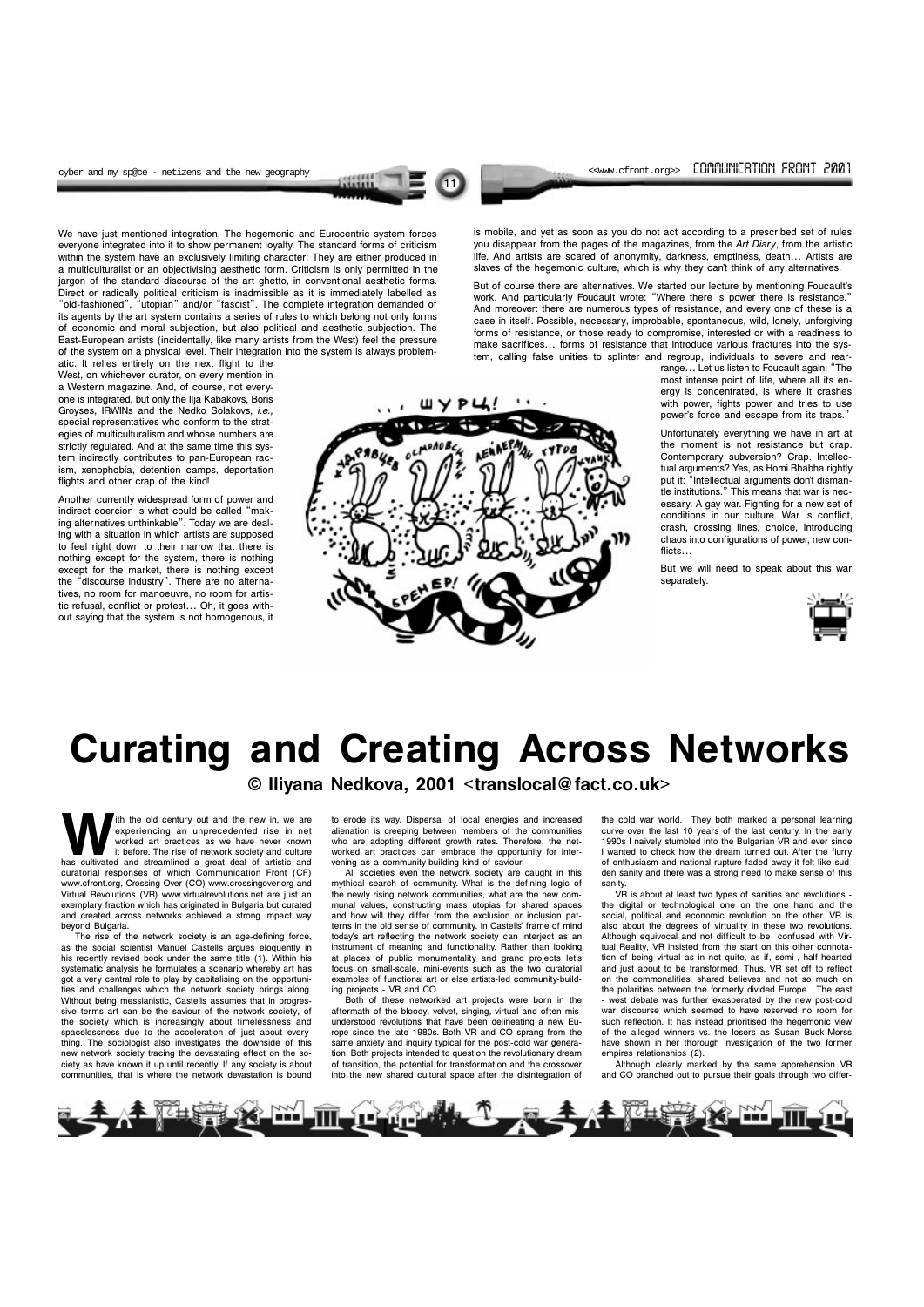12

communication front 2001 cyber and my sp@ce - netizens and the new geography

As part of the VR Act zone sound maker AnnaBo premieres White Room, which was originally a composition written to induce a private niche for sound therapy on the web but eventually migrated to the façade of the VR as part of the VR score permeating the entire audio environment. Similarly, the award-winning contemporary composer Georgi Arnaoudov reexamines an earlier minimalist work, which visualises the sounds of silence (aka SOS) in his elegant web debut SOS. In search of new revolutionary modes of self-representation across the web pipelines Petko Dourmana deliberately slows down the notoriously sluggish world of limited bandwidth to reveal fragments of his digital self-portrait in Nobody (Faceloading). Graphic artist Margarita Goranova blends in fine Chinese penmanship and Flash digital aesthetics to scratch beneath the surface of ancient and digital signs in her Heart Art Work - the hieroglyphic sign for "must" and allegedly for "revolution" reveals the hideousness of each historical trauma - a pierced human heart. In collaboration with digital guru Mare Tralla (Est/UK) writer and poet George Gospodinov reads a series of visual poems about the small revolution in broadcasting - amidst a world jammed with noise and information, his VRadio picks up the station of silence. This is silence that can radiate with an invisible voice and vocal virtuality. Artist Dimitrina Sevova's VRCookbook could be enjoyed with a pinch of salt as a recipe for postmodern living. Pick up and mix the series of photographs with the score of train rail tracks while passing through the while tunnel of Aa dinner plate.

ent structural models. CO is an ongoing project for producing and exhibiting new short digital films which celebrates its sixth and a common denominator for networking. It is hugely significant that one third of the curated VR Act zone works are authored by Bulgarian sound and visual artists aided by homegrown computer programmers. These are proactive works, which open up space for playtime, reflection and critique.

By encouraging genuine and meaningful collaboration between the VR people, VR managed to stay away from the former power blocks mentality and focussed on the refined problematic of each individual and the community and locality they felt attached to. Not unlike Communication Front (CF), VR is thus another step in getting beyond the former east west divide of Europe, in reassessing the European identity as less split, less insolent and less closed to the rest of the world. As the diverse works by the Bulgarian artists have made it evident, VR has developed a media strategy that counters the ideology-driven, grand narrative of revolution and terror and puts forth a number of 'minor narration's that irritate, subvert, amuse and tickle the minds.' (5) If we look at it as a fine example of a community-based practice and therefore not as sharp-edged and sublime as Andreas Broeckmann affirms, we can apply the weapons technology perspective. VR will be the short story of paper machine guns set against the ferociously blown-up TV scene with the big guys, flying and crashing their Apache helicopters. VR was all about risk, pressurefree, open-ended and process-led creativity. Predominantly, horizontal, dispersed and inclusive, VR networked activity was socialising and polyphonic - an activity 'that could imagine what it wanted to imagine rather than have its fantasies madeup for it like a be-spoke suit. It could imagine revolution if it wanted to' (6). And so it did.

One can even get a taster for the powerful satire of the lucrative art world through a glimpse in the final chapter of artist Nedko Solakov's mini-Canterbury Tales comprising The Right One - a stand alone CD-ROM-based interactive artwork and a booklet of essays, which have also emerged from the VR series of networking residencies (4). Another VR Act zone is built as a short documentary to celebrate a work initially exhibited as a large-scale gallery installation during VR. Revolution for All by artist and theoretician Luchezar Boyadjiev is a face and identity swapping game parodying the western nostalgia for revolutionary utopia. Revolutions have always been about people's festivities, mass spectacles and celebrations. Where is that we want to change? Where can we draw the fine line for those in the West deprived of the first-hand experience of the Eastern European revolutions?, asks Boyadjiev.

In its modest scale, each CO plugs into local cultural ecologies. Its continual impact on the Bulgarian art community has been highlighted by cultural theorist Chris Hill. "As a vehicle for artists' work CO contributes to the larger project of provoking, marking, and articulating a floating frontier. What it means to address or reference the now shifting frontier that for decades sustained enormous differences between Eastern and Western Europe will continue to change quickly. There is always cultural capital to be gained for those who observe cultural changes from a distance of decades, but the importance of creating opportunities for cultural exchange through active production, as CO has done, is perhaps not remarked upon often enough" (8).

Each CO temporary media lab has led to the production of a new series of about ten videoshorts every year. By 2000 more than twelve Bulgarian artists have managed to contribute to the collective video epic of CO. By mastering the fine art of condensing often com-<br>plex concepts into just plex concepts into just

Sevova's Merry-go-round is a short roller-coaster ride into a dreamland where surreal visions and sounds mix with a nightclub-style ambience. Shots of a playground, puppies, babies, and lovemaking are set against a soundscape of pulsing heartbeats, jolly laughter, and heavy breathing. Throughout his In Search Of... Terziev explores issues of memory loss. It is based on a mathematical paradigm of dark and light sequences. The investigation of a dark storage space is increasingly interrupted with shots of street life, including images of political demonstrations in Sofia. Moudov's theatrically staged video short Simon Says...reflects on the shallow display and bigotry of established religions, as well as on the spread of childabusing religious cults through bold use of strong imagery.

CO was also a dream-catcher from the start as the catalogue celebrating five years of CO networked activities points out (7). In 1996, when CO began - much needed then, and

still in demand today - was an alternative, free-access framework for developing, producing, and presenting experimental video works. CO even borrowed its name from the dream of transformation, disguising it in the cross-cultural metaphor of the journey recurrent in each work emerging from the annual CO master classes. CO videos talk about passing through the realities and utopias of cultures, technologies, art disciplines, geographies, and economies. While pursuing the dream, the works shift our perceptions, which are heavily encoded by language and ideology or by cultural tourism and consumption of places. It may be a dream, but perhaps one day when CO becomes history, there will be no need to restrict identities to the overpoliticised notions of east or west, north or south.

Less poignant is Belova's first video work, Impressions of a Mirror which seems to ask, "You out there, looking through the mirror, are you seeing your own real image?" Shot through various glass objects, portraits of TV celebrities intermix with those of family and friends, creating an eerie pool of images. Yankova's brief video (less than a minute) I, RNG (random numbers generation) deals with the conflict between the impulse for control over the representation of one's identity and the limits of one's actual power. In contrast, the slow-motion aesthetics of Gancheva's confessional work Virgin centers around visual fragments of a nude female body on an imaginary stage. The intriguing first-person narrative resonates with the nerve of being a virgin in a world short of love and attention. My Name Is Samsonite by Serapionov glorifies a minimalist image of railway tracks, shot from a moving train. The repeated sequences create an abstract yet mesmerising pattern. The pun of the title comes from the artist's statement, Often I feel like a piece of Samsonite stuck in the luggage compartment of the train, bouncing back and forth." Dragoeva's Celebrating the Next Twinkling features two screaming girls. Reshot off a monitor and manipulated by playing with the controls, the images slowly become independent of the soundtrack. The feeling of real time is gradually lost, and the next twinkling is celebrated as the real progress in time. Zornitsa Sophia's Crossing Over Time is an irrational story or an experiment. The video short overturns our contemporary notion of time, evoking the old carnivals when people "change" their clothes, sex, or behaviour, and everything becomes possible. Mixing the bloodthirsty and the humorous, Dragoeva's Beauty and the Beast 2 is a tragicomic tale of a woman and her lover is set in a labyrinthine domestic environment. Finally, Sevova's Three Short Videoportraits is about three generations of women living together in one family flat. The end of the 20 century has a very different significance for each woman, from a physical, social, and spiritual perspective.



across networks from within Bulgaria. Joining their CO counterparts Elena Belova, Krassimir Terziev, Odiliya Yankova, Tsvetelina Gancheva, Ivan Mudov, Dimitrina Sevova and Kalin Serapionov have explored the individual's relationship to the body as a landscape and the personal charting of terra nova (new territory). Counteracting the millennium frenzy, the fourth series featured another three Bulgarian video works by Boriyana Dragoeva, Dimitrina Sevova and Zornitsa Sophia telling the subtle and varied stories of time. The latest fifth series revisited the myths and absurdities of the former evil empires of east and west and involved a project by Boriyana Dragoeva. Eschewing the arcane polarities and the uncanny similarities of historical ideologies, each work in each CO compilation, including the strong Bulgarian works, generates a dense micro-narrative and illuminates the changing nature of the dream for a shared cultural space.

Each of the short CO works as well as VR and CF open a window onto still shifting sensibilities - all legacy of the turbulent 20 century. If we are to paraphrase Chris Hill, one can claim that the five CO programs, the VR residencies and the CF networked activities considered as a whole, legibly mark cultural time (9). The viewer is invited to travel with the work from east to west, although the journey is hardly direct and the time warps frequently. Each CF festival event as much as each CO and VR digital short create an opportunity to pause on that journey and to check out the cultural landscape at that place and time. Experienced as an entire body of work, the three network art projects offer a foundation for wider cultural translation of this historic trek.

 (1) Manuel Castells, The Rise of the Network Society, Blackwell Publishers, New York, 2000.

(2) Susan Buck-Morss, Dreamworld and Catastrophe. The Passing of Mass Utopia in East and West, MIT Press, Cambridge (Mass), 2000.

(3) Iliyana Nedkova et al. (eds), Virtual Revolutions: Act and Read, CD-ROM-cum-book, AVRE, Liverpool Art School and FACT, Liverpool, 2000.

(4) Nedko Solakov, The Right One, CD-ROM and book, AVRE, Liverpool Art School and FACT, Liverpool, 2000.

(5) Andreas Broeckmann, Changing Faces, In: Media Revolution, Stephen Kovats (ed.), Campus Verlag, Frankfurt/NewYork, 1999.

(6) Howard Slater, Post-media Operations, In: READ-ME! Nettime (eds.), Autonomedia, New York, 1999.

(7) Iliyana Nedkova and Nina Czegledy, Crossing Over Dreams. In: Crossing Over, Iliyana Nedkova et al. (eds), FACT, Liverpool and Wexner Centre for the Arts, Ohio State University, Columbus (Oh), 2001.

(8) Chris Hill, Marking Time at Shifting Cultural Borders. In: Crossing Over, Iliyana Nedkova et al. (eds), FACT, Liverpool and Wexner Centre for the Arts, Ohio State University, Columbus (Oh), 2001.

(9) Chris Hill, ibid.

#### a a a a a a a a a a a a aaa